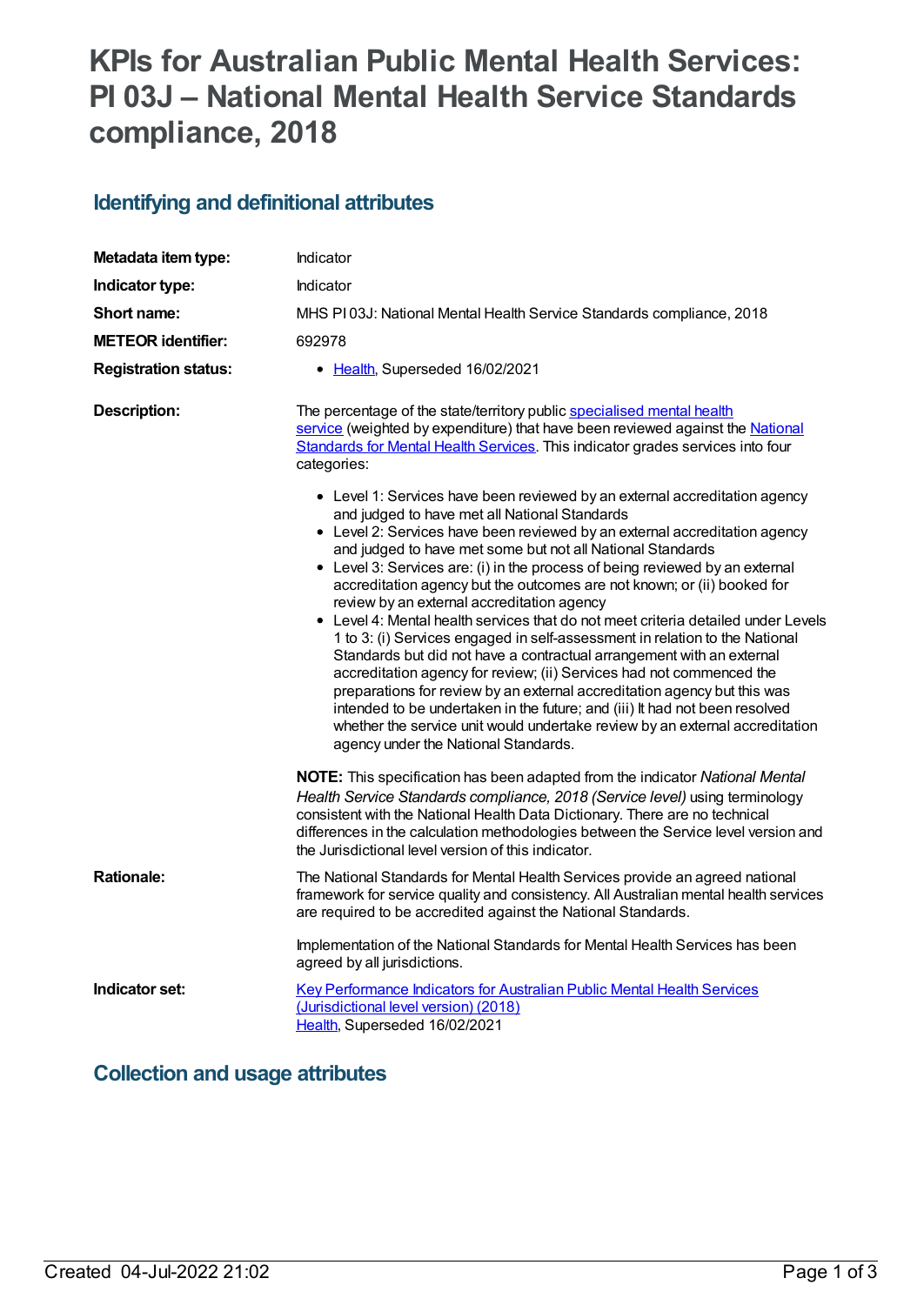| <b>Computation description:</b> | Coverage/Scope:                                                                                                                                                                                                                                                                                                                                                                                                                                                                                                                                                                                                                                                         |
|---------------------------------|-------------------------------------------------------------------------------------------------------------------------------------------------------------------------------------------------------------------------------------------------------------------------------------------------------------------------------------------------------------------------------------------------------------------------------------------------------------------------------------------------------------------------------------------------------------------------------------------------------------------------------------------------------------------------|
|                                 | State/territory specialised public mental health services, in-scope for reporting<br>defined by the Mental health establishments National minimum data set (NMDS),<br>with the following exceptions:                                                                                                                                                                                                                                                                                                                                                                                                                                                                    |
|                                 | • aged care residential services subject to Australian Government residential<br>aged care reporting and service standards requirements<br>• private hospital service units in receipt of government funding where the<br>National Standards for Mental Health Services do not apply<br>• non-government operated residential mental health care services.                                                                                                                                                                                                                                                                                                              |
|                                 | Methodology:                                                                                                                                                                                                                                                                                                                                                                                                                                                                                                                                                                                                                                                            |
|                                 | • Reference period for 2018 performance reporting: 2016-17.<br>• Recurrent costs include costs directly attributable to specialised mental health<br>services plus a proportional share of overhead costs (indirect expenditure).<br>Cost data for this indicator are based on gross recurrent expenditure as<br>compiled by state/territory data providers according to the specifications of<br>the Mental Health Establishments NMDS. As such, it is subject to the<br>concepts, definitions and costing methodology developed for the NMDS.<br>• Expenditure on service units reaching each of the four levels are to be<br>summed when calculating each numerator. |
| <b>Computation:</b>             | (Numerator + Denominator) x 100                                                                                                                                                                                                                                                                                                                                                                                                                                                                                                                                                                                                                                         |
|                                 | Calculated separately for each level.                                                                                                                                                                                                                                                                                                                                                                                                                                                                                                                                                                                                                                   |
| <b>Numerator:</b>               | Total expenditure on specialised public mental health services that meet the<br>definition of level X, where X is the level at which the indicator is being measured<br>(either Level 1, Level 2, Level 3 or Level 4).                                                                                                                                                                                                                                                                                                                                                                                                                                                  |
| Numerator data elements:        | Data Element / Data Set-                                                                                                                                                                                                                                                                                                                                                                                                                                                                                                                                                                                                                                                |
|                                 | <b>Data Element</b>                                                                                                                                                                                                                                                                                                                                                                                                                                                                                                                                                                                                                                                     |
|                                 | Specialised mental health service unit total apportioned expenditure                                                                                                                                                                                                                                                                                                                                                                                                                                                                                                                                                                                                    |
|                                 | <b>NMDS/DSS</b>                                                                                                                                                                                                                                                                                                                                                                                                                                                                                                                                                                                                                                                         |
|                                 | (derived from) Mental health establishments NMDS 2016-17                                                                                                                                                                                                                                                                                                                                                                                                                                                                                                                                                                                                                |
|                                 |                                                                                                                                                                                                                                                                                                                                                                                                                                                                                                                                                                                                                                                                         |
|                                 | Data Element / Data Set-                                                                                                                                                                                                                                                                                                                                                                                                                                                                                                                                                                                                                                                |
|                                 | Specialised mental health service unit-implementation of National standards<br>for mental health services status, code N                                                                                                                                                                                                                                                                                                                                                                                                                                                                                                                                                |
|                                 | NMDS / DSS                                                                                                                                                                                                                                                                                                                                                                                                                                                                                                                                                                                                                                                              |
|                                 | Mental health establishments NMDS 2016-17                                                                                                                                                                                                                                                                                                                                                                                                                                                                                                                                                                                                                               |
|                                 | Guide for use                                                                                                                                                                                                                                                                                                                                                                                                                                                                                                                                                                                                                                                           |
|                                 | Mapping of levels to Mental Health Establishments (MHE) NMDS codes as<br>follows:                                                                                                                                                                                                                                                                                                                                                                                                                                                                                                                                                                                       |
|                                 | Level 1: MHE code 1;                                                                                                                                                                                                                                                                                                                                                                                                                                                                                                                                                                                                                                                    |
|                                 | Level 2: MHE code 2;                                                                                                                                                                                                                                                                                                                                                                                                                                                                                                                                                                                                                                                    |
|                                 | Level 3: MHE codes 3-4;                                                                                                                                                                                                                                                                                                                                                                                                                                                                                                                                                                                                                                                 |
|                                 | Level 4: MHE codes 5-7.                                                                                                                                                                                                                                                                                                                                                                                                                                                                                                                                                                                                                                                 |
|                                 | Expenditure for services that meet MHE Code 8 should be excluded from the<br>calculation of this indicator (both numerator and denominator).                                                                                                                                                                                                                                                                                                                                                                                                                                                                                                                            |